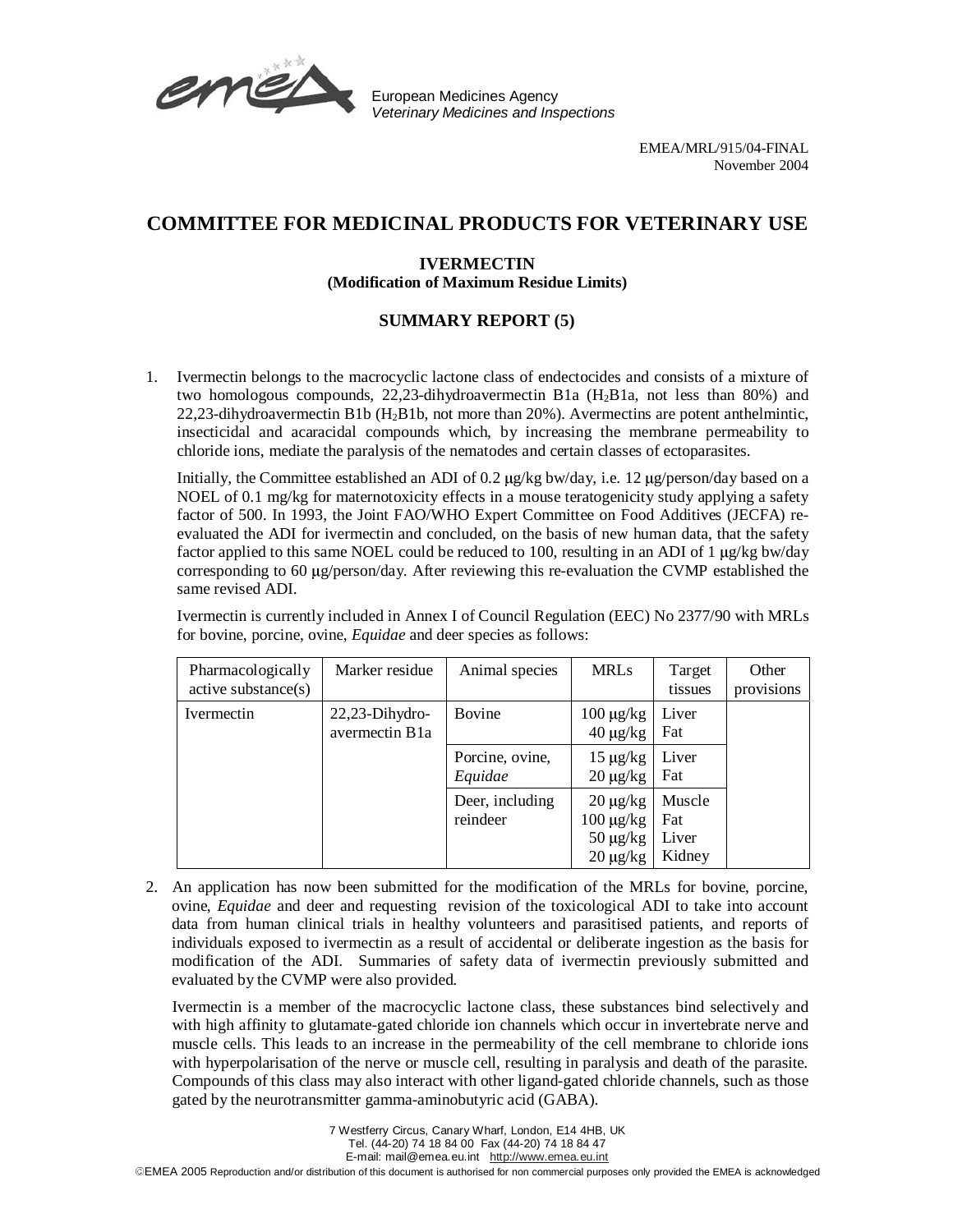Mammals do not have glutamate-gated chloride channels, the macrocyclic lactones have a low affinity for other mammalian ligand-gated channels and do not readily cross the blood-brain barrier.

3. Pharmacokinetic data were available from studies in mice, rats, dogs, primates and humans. In mice, peak plasma levels were reached approximately four hours after a single oral dose of 51 mg/kg bw. The average plasma to brain ivermectin concentration ratio was about 11 :1. When ivermectin was administered at 0.1 to 0.5 mg/kg bw for 35 days, steady-state concentrations were observed from day 21. The concentration in plasma and brain was proportional to the dose.

In rats administered oral doses of 0.06 to 0.75 mg  $H_2B_{1a}$  avermectin/kg bw, the dose and concentrations in plasma and tissues was well correlated. When oral doses of 0.3 mg  $\int_0^3 H$ ]ivermectin/kg bw were administered, tissue concentrations were highest in fat, followed by liver, kidney and muscle. The main route of excretion was via the faeces. Female rats received daily oral doses of 2.5 mg/kg bw for 61 days prior to mating until day 9 postpartum. Steady-state plasma concentrations were reached on day 10 of treatment. However, on day one post-partum, the plasma concentration was three to four times the steady-state concentration, probably due to increased mobilisation of fat. When treatment was restricted to days one to nine post-partum, plasma concentrations increased gradually throughout the lactation period, and concentrations in milk were at least three to four times the corresponding plasma concentrations. Neonatal plasma concentrations increased dramatically between days one to six post-partum, and on day 10 were up to three times higher than maternal plasma concentration. On days one and four post-partum, levels in neonatal brain tissue were similar to plasma concentrations. This suggested that the transfer of ivermectin via milk was probably responsible for the increase in neonatal mortality observed in multigeneration reproduction studies.

In a 36-day study in beagle dogs in which ivermectin was administered orally at 0.5 and 2.0 mg/kg bw, the concentrations of  $H_2B_{1a}$  in plasma increased dramatically between days two and eight and reached steady-state after about three weeks. A four-fold increase in the dose resulted in an average eight-fold increase in plasma levels.

In a comparative study with abamectin and ivermectin in immature rhesus monkeys, higher plasma concentrations were reached with ivermectin at all dose levels tested (2, 8 and 24 mg/kg bw). For both substances plasma concentrations were related to dose but the relationship was not linear. The highest plasma concentrations measured for the three doses of ivermectin were 110, 270 and 680  $\mu$ g/l, respectively, whilst for abamectin, they were 76, 150 and 390 µg/l.

In a human volunteer study using various oral formulations, peak plasma concentrations were reached within approximately four hours. Administration of [<sup>3</sup>H]ivermectin showed that approximately 49 % of the dose was eliminated in faeces within five days. In a clinical study in lactating women treated with a single dose of ivermectin, a maximum concentration in milk of 23  $\mu$ g/l was found the day after treatment. This level decreased to less than 0.1  $\mu$ g/l about one week after treatment. Although plasma levels were not reported in this study and data determined from other studies were not directly comparable, it appears that concentrations in human milk are similar to or slightly less than those in plasma. Data from a modern clinical trial confirm the linearity of ivermectin pharmacokinetics in humans, they also indicate that bioavailability of ivermectin increases about 2.5 times when administered with a high fat meal, but is accompanied by a reduction in plasma half-life. In humans, the elimination  $t_{\gamma}$  of 18 hours would result in a time to steady state of approximately 4 days of daily treatment. Using the dosing scheme as applied in the human volunteer study (administration on day  $1, 3, 7$ ), the time to reach steady state will be much longer than the maximum period used of 7 days. The plasma steady state concentration in humans would be at least 1.5-fold higher compared to the plasma levels achieved after administration on day 1, 3, and 7. The relation of these kinetics to central nervous system concentrations and differences in effect-sizes is unknown. Most studies on biotransformation were conducted with [<sup>3</sup>H]ivermectin. In *in vitro* studies with rat liver microsomes incubated with individual ivermectin components and an NAPDH-regenerating system, more than 70% of the radioactivity was associated with the corresponding parent compound. The major polar metabolite was identified as the 24-desmethyl-hydroxymethyl alcohol.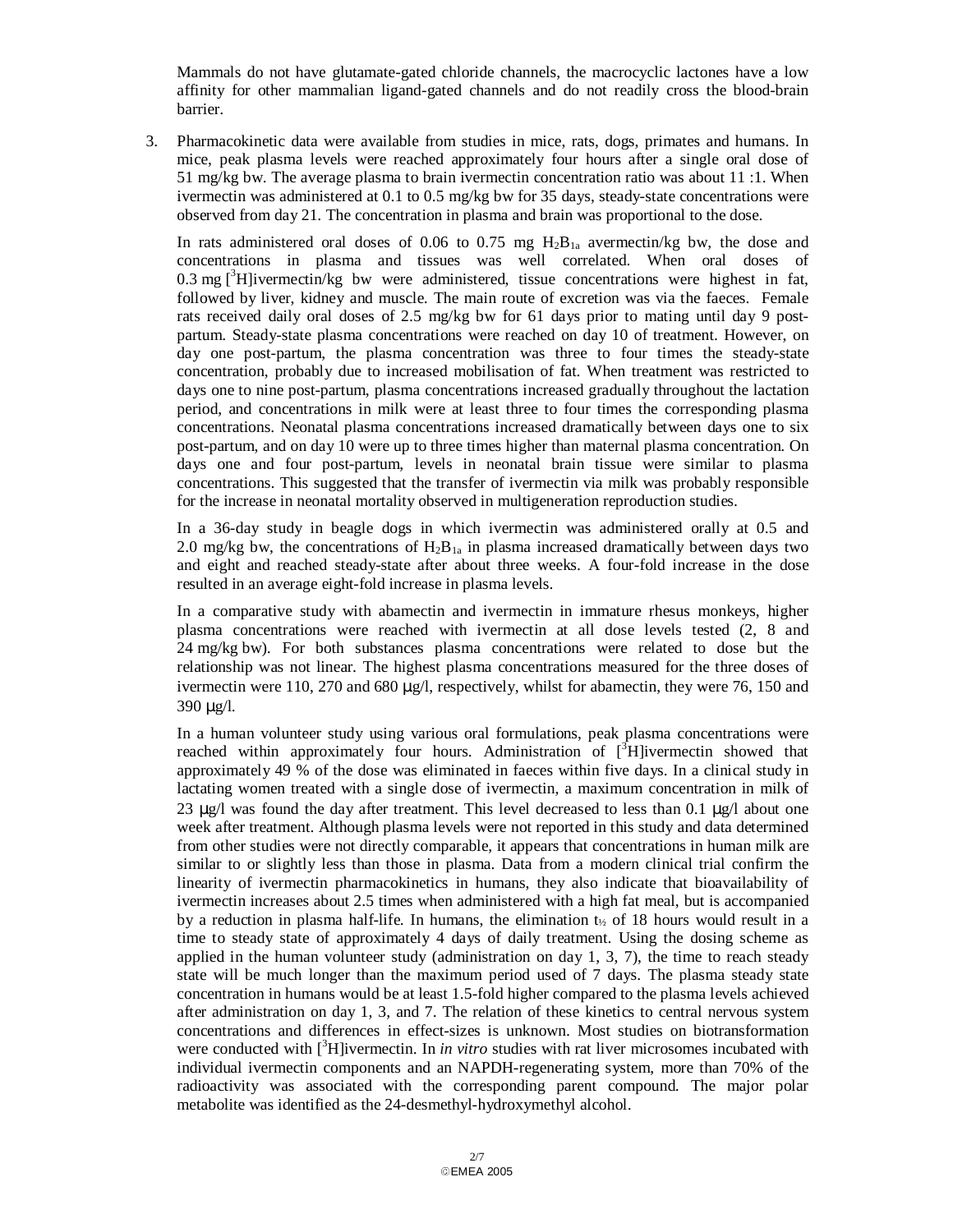These results corresponded well with those from *in vivo* liver metabolism studies. In addition, a group of non-polar metabolites was detected in fat, which yielded polar products on hydrolysis that were similar to the ivermectin metabolites present in liver.

- 4. Acute studies were conducted in mice, rats, rabbits, dogs and monkeys. The typical signs of acute ivermectin toxicity were all attributed to effects on the central nervous system. These were most severe in CF-1 mice, which exhibited ataxia, bradypnoea and tremors. Death occurred from approximately one to six hours after treatment. Ivermectin was more toxic in neonatal rats than in young adults. This was believed to be due to the postnatal completion of the blood-brain barrier in this species. In beagle dogs, mydriasis was the most sensitive indicator of toxicity. More severe signs included ataxia and tremors. Deaths were preceded by a comatose state. Approximately 30% of collie dogs were highly sensitive to ivermectin (as estimated from reports from nonrecommended use of the drug). In immature rhesus monkeys no tremors or convulsions occurred. The most sensitive indicator was vomiting, which occurred in one of four animals given 2.0 mg/kg bw. The steep dose response curve in rodents was not reproduced in monkeys.
- 5. Short-term studies were conducted in rats, dogs and monkeys. In a 14-week study in rats ivermectin was administered orally to pregnant dams, splenic enlargement and bone-marrow hyperplasia was noted in offspring at 0.8 and 1.6 mg/kg bw. The NOEL was 0.4 mg/kg bw. These effects did not occur in other species.

In a 14-week oral study in beagle dogs (4/sex/group), mydriasis and slight weight loss were observed at 1.0 and 2.0 mg/kg bw. Four dogs in the 2.0 mg/kg bw group developed tremors, ataxia, anorexia and dehydration and were killed prior to the end of the study. The NOEL was  $0.5$  mg/kg bw.

In a two-week oral study, ivermectin was administered to neonatal monkeys at 0.04 and 0.1 mg/kg bw and to immature monkeys at 0.3, 0.6 and 1.2 mg/kg bw. No treatment-related effects were observed. In a short-term escalating dose study in monkeys, an NOEL of 1 mg/kg was identified.

- 6. Ivermectin is generally well-tolerated in the intended target species, with occasional coughing in sheep and goats after oral administration, occasional oedema and pruritis in horses and transient injection site pain in sheep. Neurotoxic effects similar to those seen in laboratory species may occur in overdosage.
- 7. Three multigeneration studies were conducted in rats, but the first two were terminated because of neonatal toxicity at all doses. In the third (three-generation study), neonatal toxicity was observed at 0.4 mg/kg bw with increased neonatal mortality up to about 10 days post-partum and decreased bodyweight in the survivors. A cross-fostering study indicated that the neonatal toxicity was not related to *in utero* exposure but post natal exposure via maternal milk. There is evidence that neonatal rats are hypersusceptible to avermectin toxicity
- 8. The developmental toxicity of ivermectin was investigated in mice, rats, rabbits and dogs. The results demonstrated that teratogenic effects (cleft palates in mice, rats and rabbits, and clubbed fore-feet without skeletal alterations in rabbits) were produced only at doses similar to those causing severe maternal toxicity. The NOEL for teratogenicity in the most sensitive species and strain, the CF-1 mouse was 0.2 mg/kg bw, while the NOEL for maternal toxicity was 0.1 mg/kg bw. The CF-1 mouse has a genetic predisposition to avermectin toxicity. No teratogenic or maternotoxic effects were observed in dogs given oral doses of 0.5 mg/kg bw every five or ten days from days 5 to 40 of gestation.
- 9. Ivermectin was negative for mutagenic effects in a bacterial gene mutation study (up to 2000 µg/plate), an L5178Y mouse lymphoma assay (up to 1000 µg/ml), and a Unscheduled DNA (deoxyribonucleic acid) Synthesis (UDS) study in human IMR-90 fibroblasts (to 1000 µg/ml). The two components were negative in a bacterial gene mutation study.
- 10. No carcinogenicity studies were performed. However, such data were not considered necessary on the basis of the absence of structural alerts and the results of the mutagenicity studies.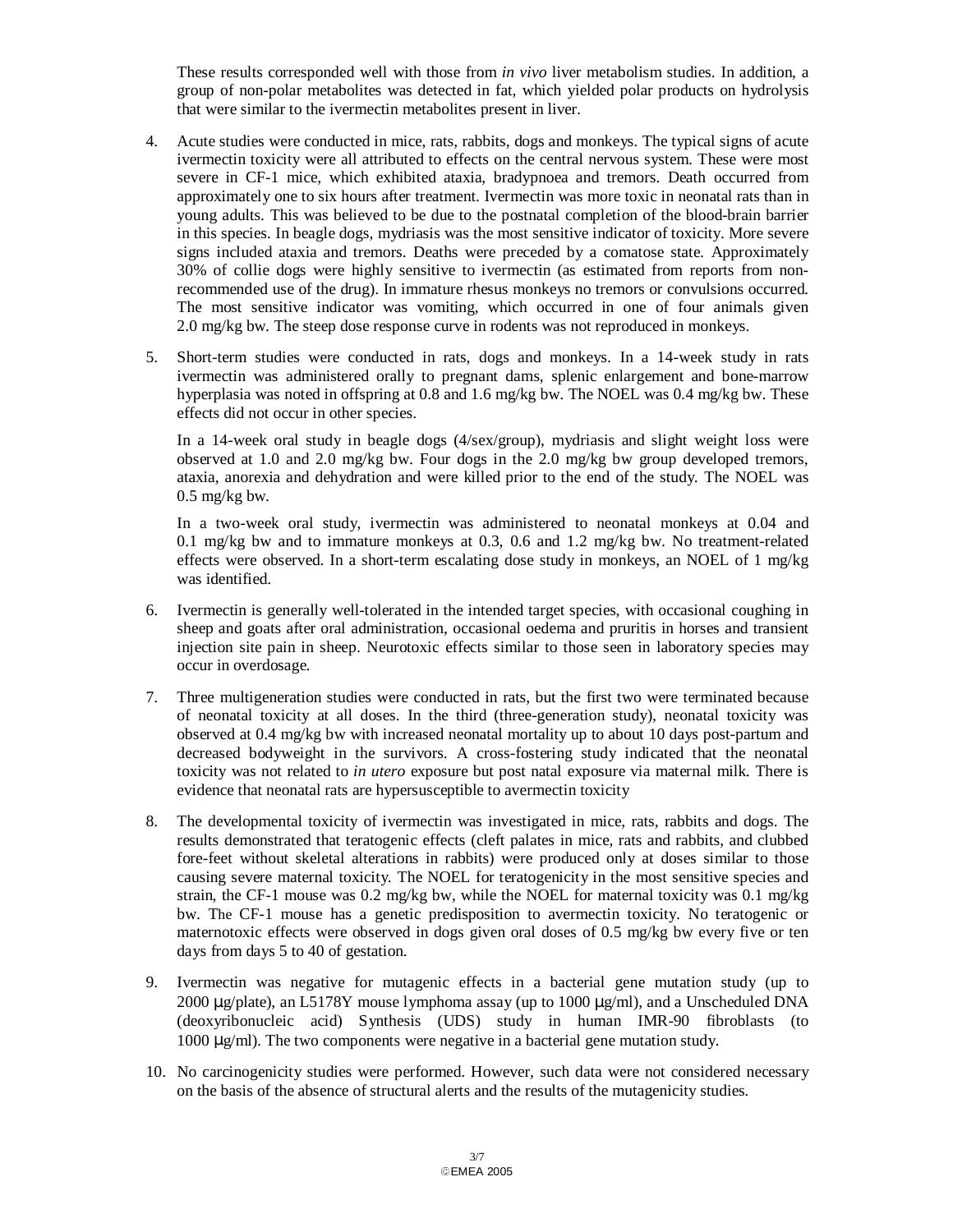- 11. No specific studies were provided concerning potential immunotoxicity. The results of laboratory animals studies and clinical use in humans gave no indications of any effect on the immune system.
- 12. No data on the effects of ivermectin of the human gut flora or micro-organisms used in food processing were available. However, such data were not considered necessary for this class of compound.
- 13. Ivermectin is widely used in humans for treatment of onchocerciasis and other parasitic diseases at single or repeated doses of 0.15 to 800 mg/kg bw. Tolerance to the compound has been assessed in healthy volunteers and in patients; adverse effects are usually mild and transient. In particular, no effects on the central nervous system were observed. The main effects noted in field and community based trials have been those arising from the death of the parasites, the so-called Mazzotti reaction, which is characterised by arthralgia, pruritis, fever, hypertension, tachycardia, headache and ocular changes. Neither in these studies nor during treatment for other parasitic diseases has a subset of atypically sensitive individuals been detected. Furthermore, the adverse effects experienced by the small number of persons accidentally exposed to doses (often of veterinary preparations) higher than customary human doses are in keeping with those noted in test animals.

A double blind, randomised, placebo controlled clinical trial was conducted to assess the safety and tolerability of oral subacute repeat doses of up to 1.2 mg/kg bw and an acute dose of 2.0 mg/kg bw in 68 healthy adult male and female human subjects as a treatment for headlice. No treatment related signs of toxicity were observed and in particular, there were no signs of neurotoxicity such as emesis, mydriasis (measured by pupillometry) or ataxia, that were predicted to be the most sensitive potential adverse effects based on the laboratory animal studies. A conservative NOEL of 420 µg/kg bw was identified.

However, it was considered that the human study could not be used to establish the ADI because the dosing regimen used. As indicated in paragraph 3 above, the time to reach steady state would be much longer than the maximum treatment period used (7 days). The plasma steady state concentration would be at least 1.5-fold higher than the levels achieved after administration on days 1, 3, and 7 only. The relation of these kinetics to central nervous system concentrations is unknown.

14. As indicated in the CVMP Summary Reports addressing the revision of the ADIs for abamectin (EMEA/MRL/838/02-FINAL) and eprinomectin (EMEA/MRL/520/98-FINAL), the CF-1 mouse is not directly relevant for human risk assessment due to the genetic predisposition of this strain to avermectin toxicity. The data from reproduction studies in the rat is also considered an unsuitable basis for setting an ADI, as there is evidence that neonatal rats are hypersusceptible to avermectin toxicity.

Therefore, because the rodent data are now considered inappropriate for ivermectin risk assessment, and the available human data were unsuitable, the dog toxicity data was considered the most relevant for the establishment of the toxicological ADI. In considering the pharmacokinetic data across species, the dog is seen as conservative – more sensitive than humans and non-human primates – in predicting ivermectin toxicity. A possible explanation for the greater sensitivity of the dog to ivermectin toxicity than humans is that there are clear differences in the oral pharmacokinetic profiles. In contrast to humans, a four-fold increase in dose from 0.5 to 2.0 mg/kg bw, results in over an 8.5-fold increase in plasma ivermectin concentrations. In healthy humans, single dose pharmacokinetic parameters show near linear behaviour at doses of 0.1 to 2.0 mg/kg bw. Ivermectin elimination in dogs is much slower than humans with a t<sup> $\frac{1}{2}$ </sup> of 1.6 to 1.8 days, compared to 11.8 to 20.1 hours in humans. These data suggest that ivermectin may reach threshold levels for overt toxicity more readily in dogs than humans based on comparison of pharmacokinetics. Because of this it is considered that a safety factor of 50 is adequate for the establishment of an ADI based on the NOEL of 0.5 mg/kg bw/day in the 14-week dog study. This ADI is 10  $\mu$ g/kg bw/day (600  $\mu$ g/person per day).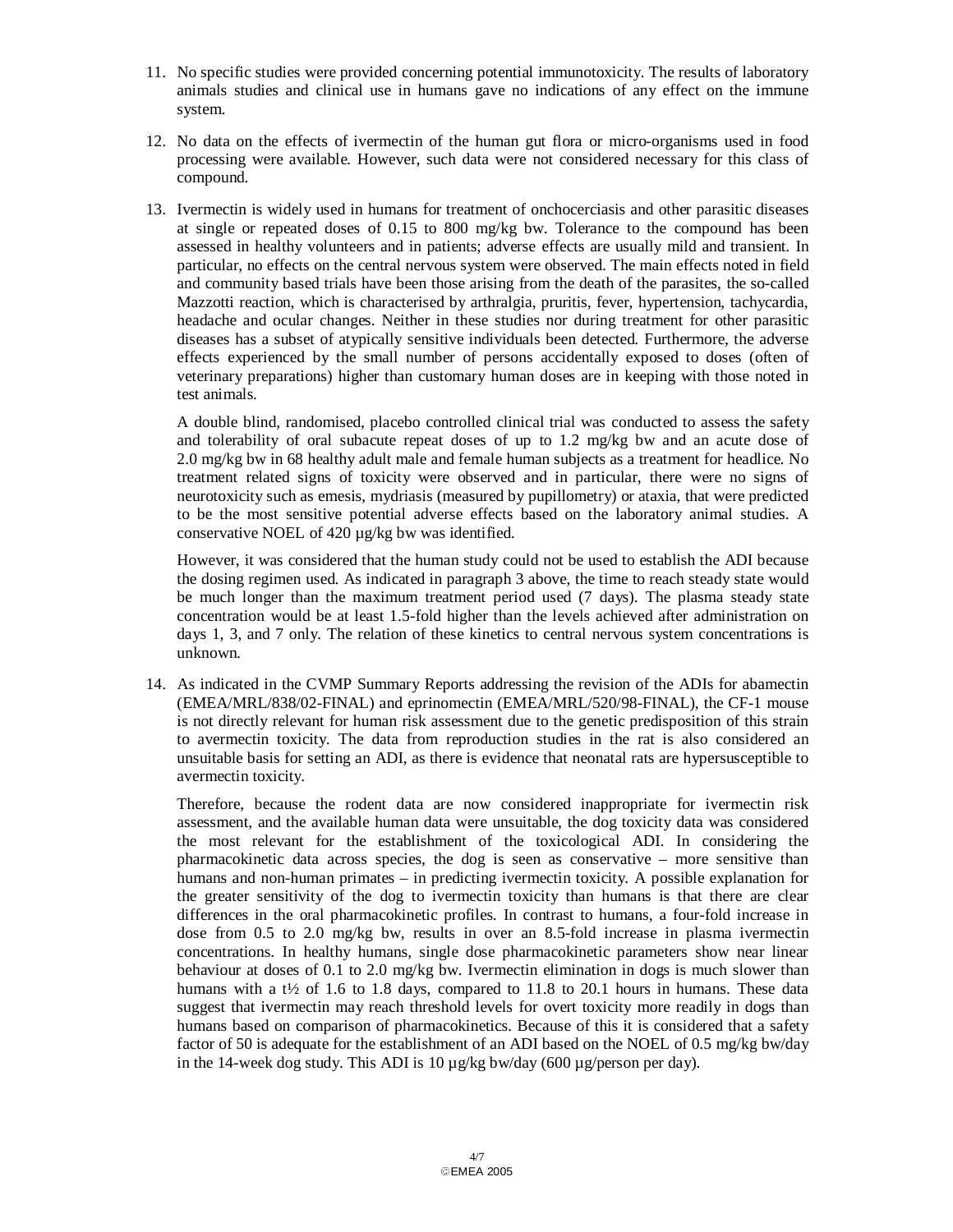The NOEL of 0.5 mg/kg bw/day from a 14-week repeat-dose study in dogs supports a new higher ADI in combination with an ivermectin-specific uncertainty factor that appropriately accounts for the uncertainties and species-specific differences associated with the use of the dog NOEL. The available human and non-human primate toxicological data supported the established uncertainty factor of 50.

The availability of new human safety data that accounts for the same central nervous system neuropharmacological interactions that are present in the dog, provides reassurance that the ADI established from the dog study is appropriate.

No new residue studies were submitted, a summary of those already available and previously evaluated in the different animal species are enclosed:

- 15. Four residue studies in cattle were presented. In three studies cattle were dosed percutaneously with 0.5 or 1.0 mg ivermectin/kg bw and in one study cattle were dosed subcutaneously with 0.2 mg/kg bw. These studies show that the highest concentrations of residues in tissues of cattle were found in liver followed by fat, kidney and muscle except for the injection site muscle. Joint FAO/WHO Expert Committee on Food Additives has calculated the percentage of the marker residue (22,23-dihydroavermectin B1a) of the total residues in cattle 28 days post treatment. The marker accounted for 67% in muscle, 37% in liver, 54% in kidney and 18% in fat of total residues and the distribution of residues between tissues was 1:2:11:27 for muscle, kidney, fat and liver, respectively.
- 16. In a radiometric residue depletion study, 12 pigs were given a single tritium labelled  $(C_{22, 23})$ positions) ivermectin dose of 0.4 mg/kg bw subcutaneously. 3 animals in each group were killed on days 1, 7, 14 and 28 days after treatment. Fat total residue levels were the highest followed by liver. Total residue levels in fat were 384, 152, 28 and 6; in liver were 199, 112, 22, and 3  $\mu$ g/kg on 1, 7, 14 and 28 days after treatment respectively. Kidney total residue levels were 106, 55 and 10 whereas muscle total residue levels were 43, 25 and 4  $\mu$ g/kg after 1, 7 and 14 days respectively. The average marker to total residue ratios were 0.27, 0.41, 0.3 and 0.39 for liver, kidney, fat and muscle respectively.

In another radiometric residue depletion study, 15 pigs (male and female) were given tritium labelled ( $C_{22, 23}$  positions) ivermectin at a dose rate of 0.1 mg/kg bw/day for 7 days in the feed. Total radioactive residue levels in liver were 237.1, 43, 10.7, 4.1 and 2.7  $\mu$ g/kg and those in fat were 207.2, 63.6, 18, 8 and 4.5 µg/kg at 4 hours, 3, 7, 14 and 21 days after treatment respectively.

In a residue depletion study where pigs were administered a single subcutaneous dose of 0.4 mg/kg bw, the highest residue levels were found at the injection site samples, followed by fat, liver, kidneys and then muscle at all time points. Mean injection site residues were 12500, 5100, 1110, 2300, 2500 and 230  $\mu$ g/kg at 1, 3, 5, 7, 10 and 14 days after treatment respectively. Peak residue levels were found after 3 days in all of the other tissues. Liver residue levels were 67, 69, 53, 41, 23 and 13 µg/kg and fat residue levels were 74, 110, 91, 73, 47 and 24 µg/kg on days 1, 3, 5, 7, 10 and 14 days after treatment respectively.

17. In a radiometric residue depletion study, 12 sheep were given a single oral (intraruminal) tritium labelled ( $C_{22, 23}$  positions) ivermectin dose of 0.3 mg/kg bw. Three animals were killed on days 1, 3, 5 and 7 days after treatment. The average total concentration in liver were 238, 125, 25, 44 µg/kg at 1, 3, 5 and 7 days after treatment respectively. At the same time points, average total residue concentrations in fat were 307, 153, 63, 73; in kidney 72, 46, 12, 13 and in muscle were 55, 50, 9 and 10  $\mu$ g/kg. The ratios of marker (H<sub>2</sub>B<sub>1a</sub>) to total residues at 3 days post treatment were 0.51, 0.51, 0.44 and 0.52 for liver, fat, kidney and muscle, respectively.

In a residue depletion study, 30 sheep (male and female) were given oral doses of 0.3 mg ivermectin/kg bw in a micellar vehicle. The highest residues (marker residue,  $H_2B_{1a}$ ) were found in fat followed by liver. Residue levels in liver were 72, 12, 11 and 8  $\mu$ g/kg; in fat were 145, 32, 11 and 9  $\mu$ g/kg; in kidneys were 30, 5, 2 and 1  $\mu$ g/kg and in muscle were 20, 4, 2 and 2  $\mu$ g/kg at 1, 3, 5 and 7 days after treatment respectively.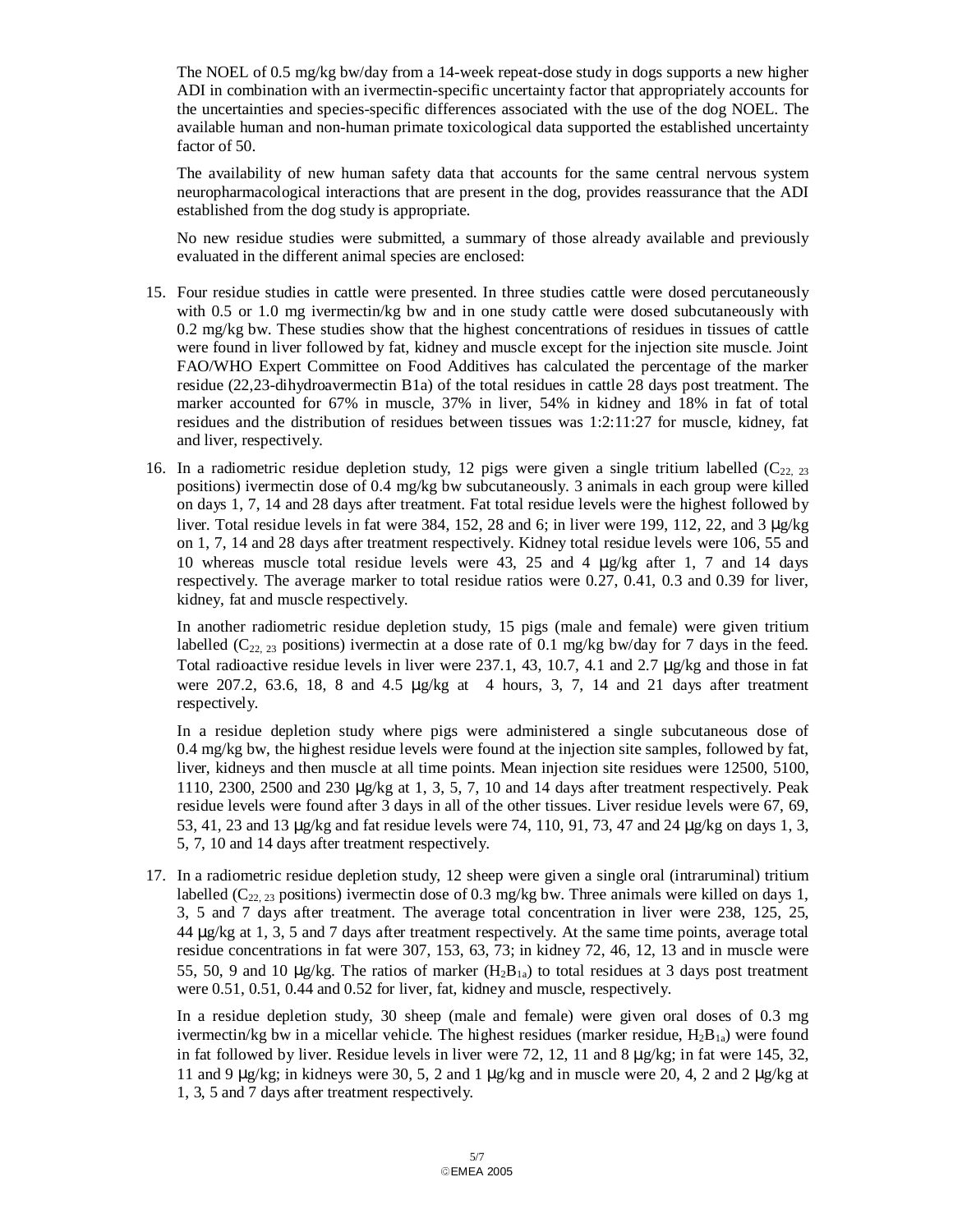In a residue depletion study where sheep were administered a three subcutaneous doses of 0.3 mg/kg bw at weekly intervals, the highest residue levels were found at the injection site samples, followed by fat, liver, kidneys and then muscle at all time points. Mean injection site residues were 17000, 2900, 2300, 460 and 220 µg/kg at 3, 7, 10, 14 and 28 days after last treatment respectively. Peak residue levels were found after 7 days in all of the other tissues. Liver residue levels were 160, 190, 97, 55 and 7.2  $\mu$ g/kg and fat residue levels were 230, 310, 180, 99 and 13 µg/kg at 3, 7, 10, 14 and 28 days after treatment respectively.

18. In a radiometric residue depletion study, 3 horses were given tritium labelled  $(C_{22, 23}$  positions) ivermectin doses of 0.3 mg/kg bw. Two of the animals were administered orally and the remaining one was administered intramuscularly. The animals were then slaughtered after 28 days and the mean total radioactivity levels in those administered orally was 2.64, 3.02, 3.1, 4.26, 4.11 and 3.52 µg/kg and in those administered intramuscularly was 43.2, 17.1, 14.4, 54.2, 47.4 and 36.1 for liver, kidneys, muscle, perirenal fat, omental fat and subcutaneous fat respectively. Total radioactivity levels at the injection site was 64.4 µg/kg. The ratios of marker to total residues were 0.12, 0.22 and 0.36 for liver, kidney and fat, respectively.

In a residue depletion study where horses were administered a single oral dose of 0.3 mg/kg bw, the highest residue levels were found fat followed by liver. Fat residues were 80 and 10.9 µg/kg and liver residues were 31 and 4  $\mu$ g/kg on 7 and 14 days after treatment. Residue levels were only detected after 7 days in kidney (15  $\mu$ g/kg) and muscle (8.3  $\mu$ g/kg).

19. Following a single percutaneously administered dose of 1 mg/kg (twice the recommended dose) to red deer, the tissue residues decreased progressively with time with highest concentrations found in fat followed by liver, muscle and kidney. The ratio of 22,23-dihydroavermectin B1a in tissues at 28 days withdrawal, were in this study 6.8:2.5:1.3:1 for fat, liver, kidney and muscle. At 7 and 28 days after treatment the mean concentrations of 22,23-dihydroavermectin B1a of residues in fat were 292  $\mu$ g/kg and 13.2  $\mu$ g/kg, respectively, in liver 180  $\mu$ g/kg and 9.3  $\mu$ g/kg, respectively, in muscle 78 µg/kg and 1.4 µg/kg respectively and in kidney 78 µg/kg and 3.6 µg/kg, respectively.

A single subcutaneous dose of 0.2 mg ivermectin/kg bw was given to reindeer. The ratio of 22,23-dihydroavermectin B1a in tissues at 17 days withdrawal, were in this study 9.5:6.6:2.6:1 for fat, liver, kidney and muscle, respectively. The highest residue concentrations of 22,23 dihydroavermectin B1a 10 and 17 days after treatment, respectively, were  $362 \mu g/kg$  and  $68$ <sup>µ</sup>g/kg in back fat, 71 µg/kg and 28 µg/kg in liver, 54 µg/kg and 13 µg/kg in kidney, 40 µg/kg and <sup>11</sup>µg/kg in muscle, and 44 µg/kg and 9 µg/kg in injection site muscle. The half-lives in the tissues after a single subcutaneous treatment were 7.1 days in back fat, 2.9 days for the injection site, 4.9 days for muscle, 5.8 days for liver and 5.7 days for kidney.

- 20. A routine analytical method validated in accordance with Volume 8 of the Rules Governing Medicinal Products in the European Union based on HPLC with fluorescence detection was presented in an internationally recognised format for quantifying 22,23-dihydro-avermectin B1a residues in tissues from bovine, porcine, ovine, *Equidae* and deer. The limit of quantification for all tissues for pigs, *Equidae* and ovine species was 5 µg/kg. For bovine species the limit of quantification was 3  $\mu$ g/kg for muscle, 5  $\mu$ g/kg for fat and kidney and 3.6  $\mu$ g/kg for liver. For deer the limit of quantification was 2 µg/kg for all tissues. This method should be applicable to other mammalians.
- 21. In accordance with the Notes for Guidance on Risk Analysis Approach for Residues of Veterinary Medicinal Products in Food of Animal Origin (EMEA/CVMP/187/00-FINAL) and on the Establishment of Maximum Residue Limits for Minor Animal Species (EMEA/CVMP/153a/97-FINAL) it was possible to extrapolate the MRLs to all mammalian food producing species.